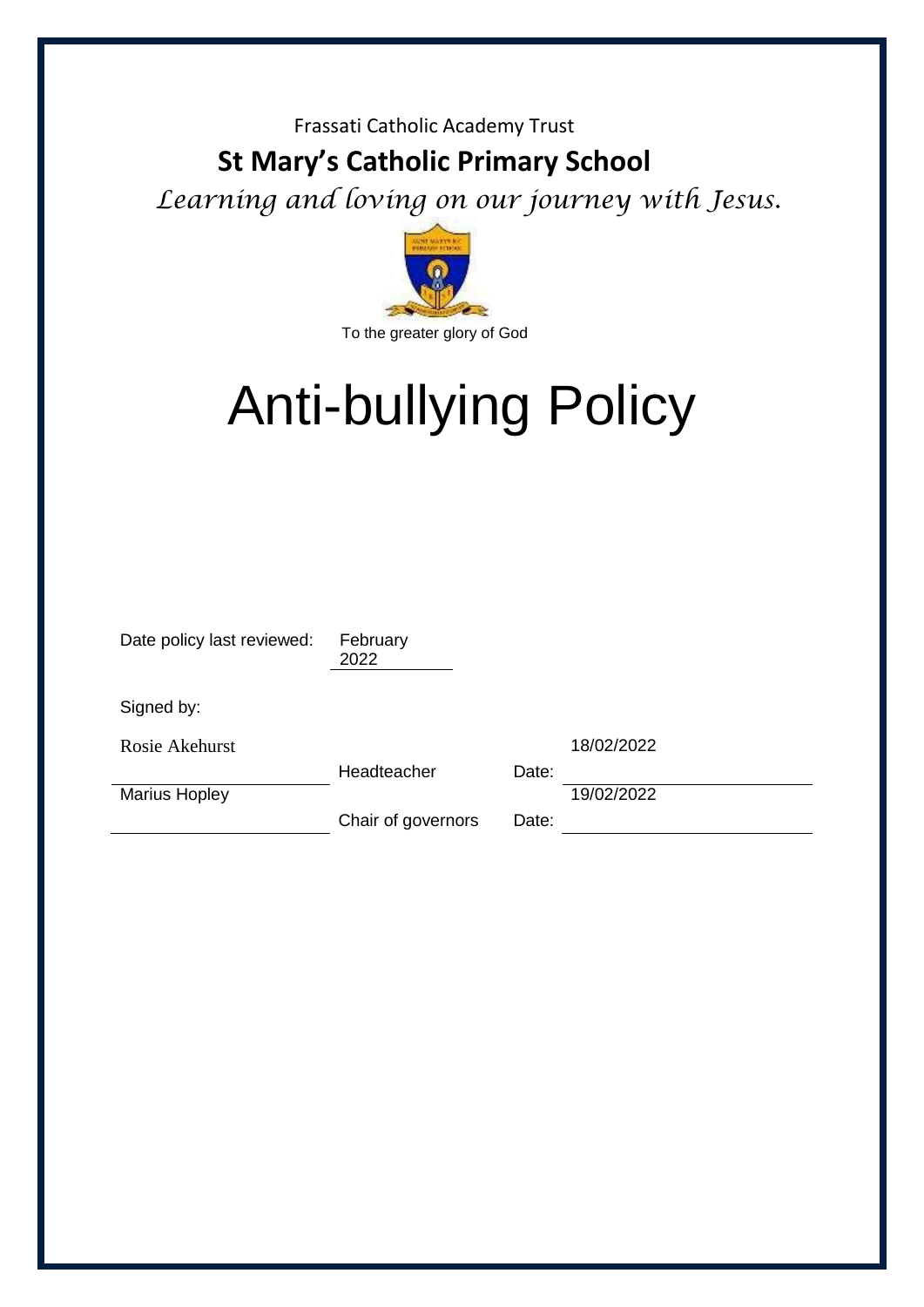#### **Statement of intent**

St.Mary's Catholic Primary School believes that all pupils are entitled to learn in a safe and supportive environment; this means being free from all forms of bullying behaviour. This policy outlines how instances of bullying are dealt with, including the procedures to prevent occurrences of bullying.

These strategies, such as learning about tolerance and difference as part of the school's curriculum, aim to promote an inclusive, tolerant and supportive ethos at the school.

The Education and Inspections Act 2006 outlines several legal obligations regarding the school's response to bullying. Under section 89, schools must have measures in place to encourage good behaviour and prevent all forms of bullying amongst pupils. These measures are part of the school's Behavioural Policy, which is communicated to all pupils, school staff and parents.

All staff, parents and pupils work together to prevent and reduce any instances of bullying at the school. There is a zero-tolerance policy for bullying at the school.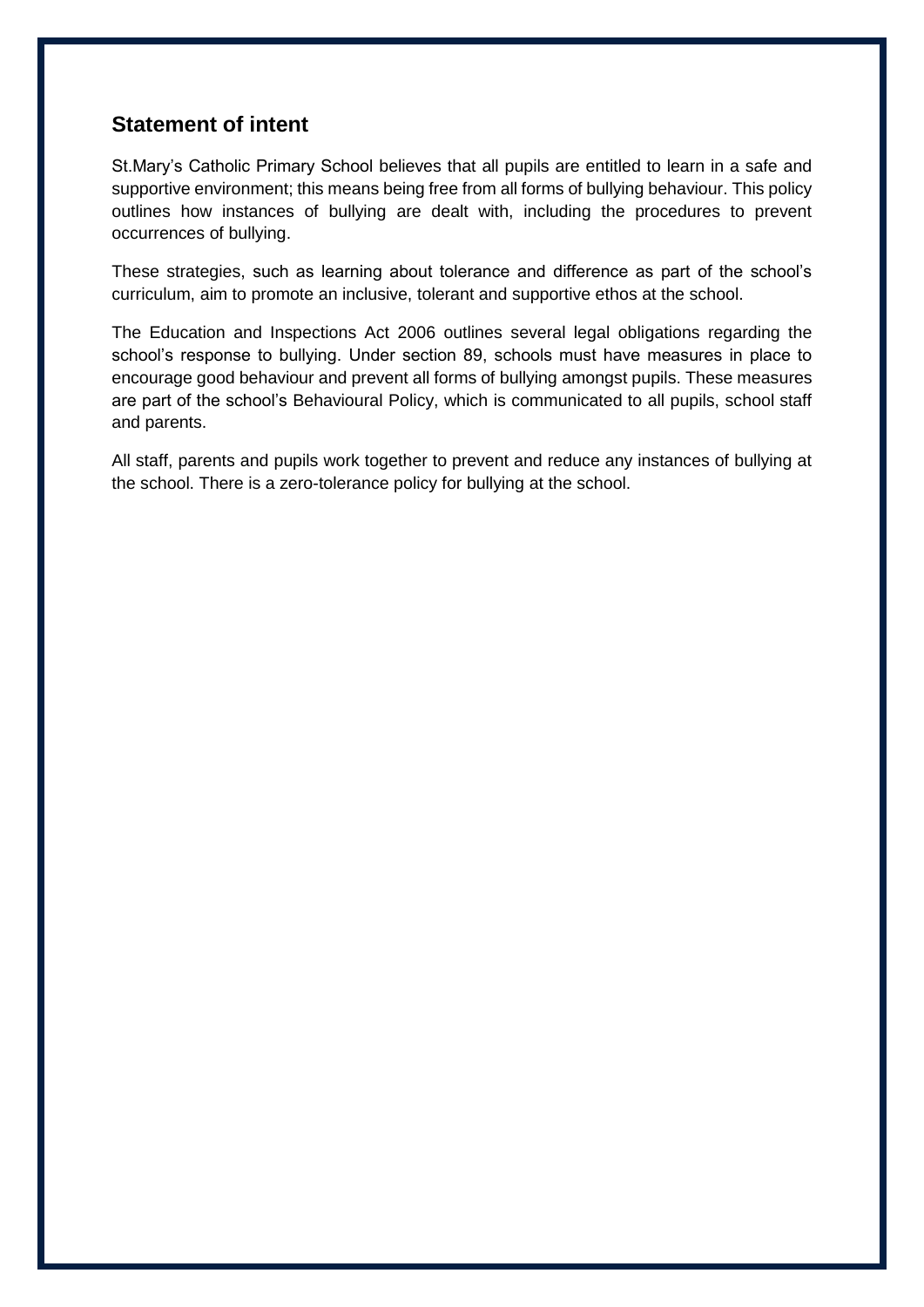# **1. Legal framework**

This policy has due regard to all relevant legislation and statutory guidance including, but not limited to, the following:

- Education and Inspections Act 2006
- Equality Act 2010
- Protection from Harassment Act 1997
- Malicious Communications Act 1988
- Public Order Act 1986
- Communications Act 2003
- Human Rights Act 1998
- Crime and Disorder Act 1998
- Education Act 2011
- DfE (2017) 'Preventing and tackling bullying'
- DfE (2021) 'Sexual violence and sexual harassment between children in schools and colleges'
- DfE (2018) 'Mental health and wellbeing provision in schools'
- DfE (2021) 'Keeping children safe in education 2021'
- DfE (2020) 'Sharing nudes and semi-nudes: advice for education settings working with children and young people'

This policy operates in conjunction with the following school policies:

- Behavioural Policy
- Child Protection and Safeguarding Policy
- Social, Emotional and Mental Health (SEMH) Policy
- Searching, Screening and Confiscation Policy
- Primary Relationships and Health Education Policy
- **•** Exclusion Policy

# <span id="page-2-0"></span>**2. Types of bullying**

Many kinds of behaviour can be considered bullying, and bullying can be related to almost anything. Teasing another pupil because of their appearance, religion, ethnicity, gender, sexual orientation, home life, culture, or SEND are some of the types of bullying that can occur.

Bullying is acted out through the following mediums:

- Verbal
- Physical
- Emotional
- Online (cyberbullying)

**Racist bullying:** Bullying another person based on their ethnic background or skin colour. Racist bullying is a criminal offence under the Crime and Disorder Act 1998 and Public Order Act 1986.

**Homophobic and biphobic bullying:** Bullying another person because of their actual or perceived sexual orientation.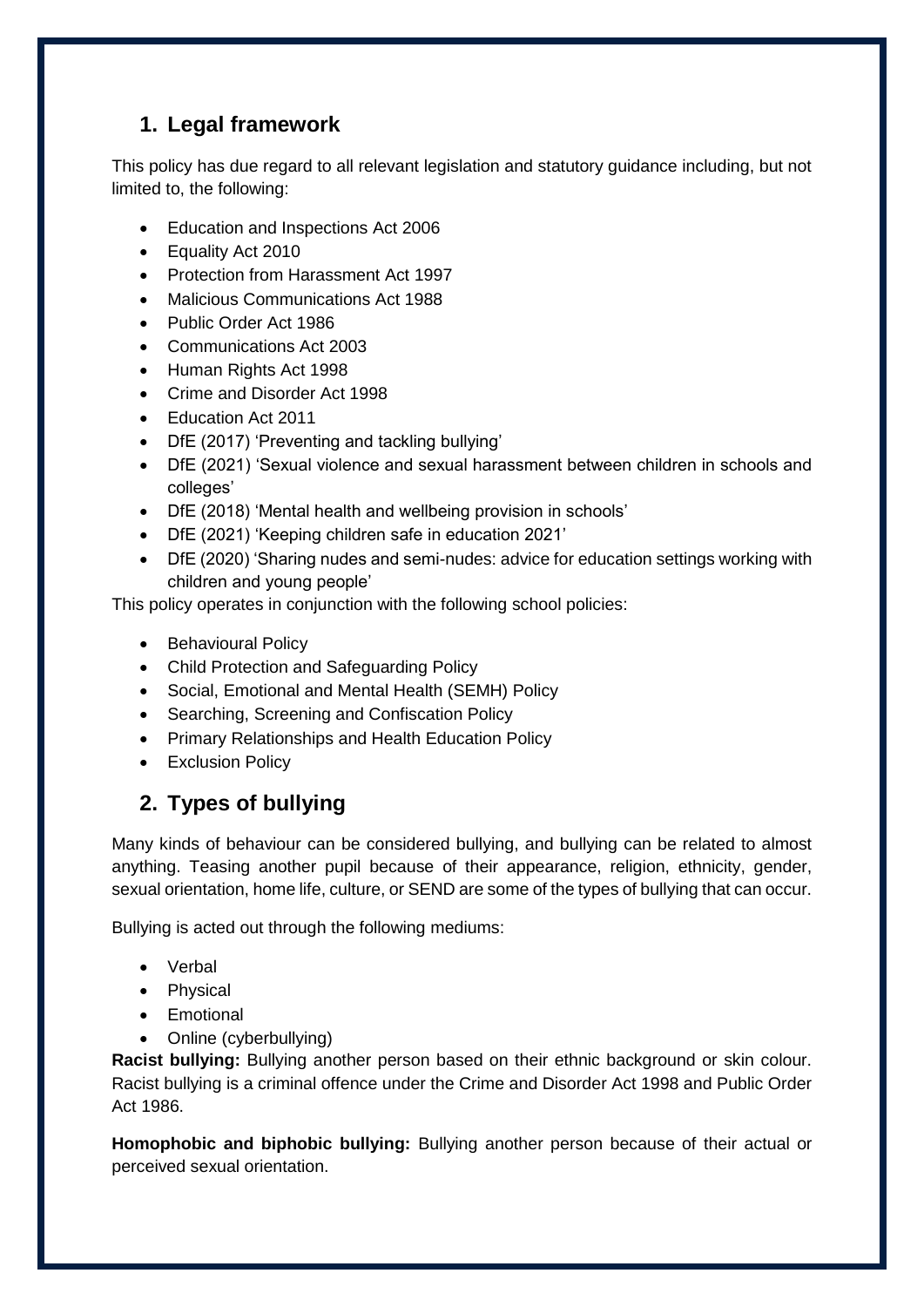**Transphobic bullying:** Bullying based on another person's gender identity or gender presentation, or for not conforming to dominant gender roles.

**Sexist bullying:** Bullying based on sexist attitudes expressed in a way to demean, intimidate or harm another person because of their sex or gender. Sexist bullying may sometimes be characterised by inappropriate sexual behaviours.

**Sexual bullying:** Bullying behaviour that has a physical, psychological, verbal or non-verbal sexual dimension or dynamic that subordinates, humiliates or intimidates another person. This is commonly underpinned by sexist attitudes or gender stereotypes.

**Ableist bullying:** Bullying behaviour that focusses on another person's disability or support needs; this can include mocking the individual's disability or their needs, using derogatory words or slurs in relation to an individual's disability, or deliberately excluding an individual because of their disability.

**Prejudicial bullying:** Bullying based on prejudices directed towards specific characteristics or experiences, e.g. religion or mental health issues.

**Relational bullying:** Bullying that primarily constitutes of excluding, isolating and ostracising someone – usually through verbal and emotional bullying.

**Socioeconomic bullying:** Bullying based on prejudices against the perceived social status of the victim, including, but not limited to, their economic status, their parents' occupations, their health or nutrition level, or the perceived "quality" of their clothing or belongings.

#### **3. Roles and responsibilities**

The governing board is responsible for:

- Evaluating and reviewing this policy to ensure that it does not discriminate against any pupils on the basis of their protected characteristics or backgrounds.
- The overall implementation and monitoring of this policy.
- Ensuring that the school adopts a tolerant and open-minded policy towards difference.
- Ensuring the school is inclusive.
- Analysing any bullying data to establish patterns and reviewing this policy in light of these.
- Appointing a safeguarding link governor who will work with the DSL to ensure the policies and practices relating to safeguarding, including the prevention of cyberbullying, are being implemented effectively.

The headteacher is responsible for:

- Reviewing and amending this policy, accounting for new legislation and government guidance, and using staff experience of dealing with bullying incidents in previous years to improve procedures.
- Keeping a [Bullying Report Form](#page-14-0) of all reported incidents, including which type of bullying has occurred, to allow for proper analysis of the data collected.
- Analysing the data in the bullying record at termly intervals to identify trends, so that appropriate measures to tackle them can be implemented.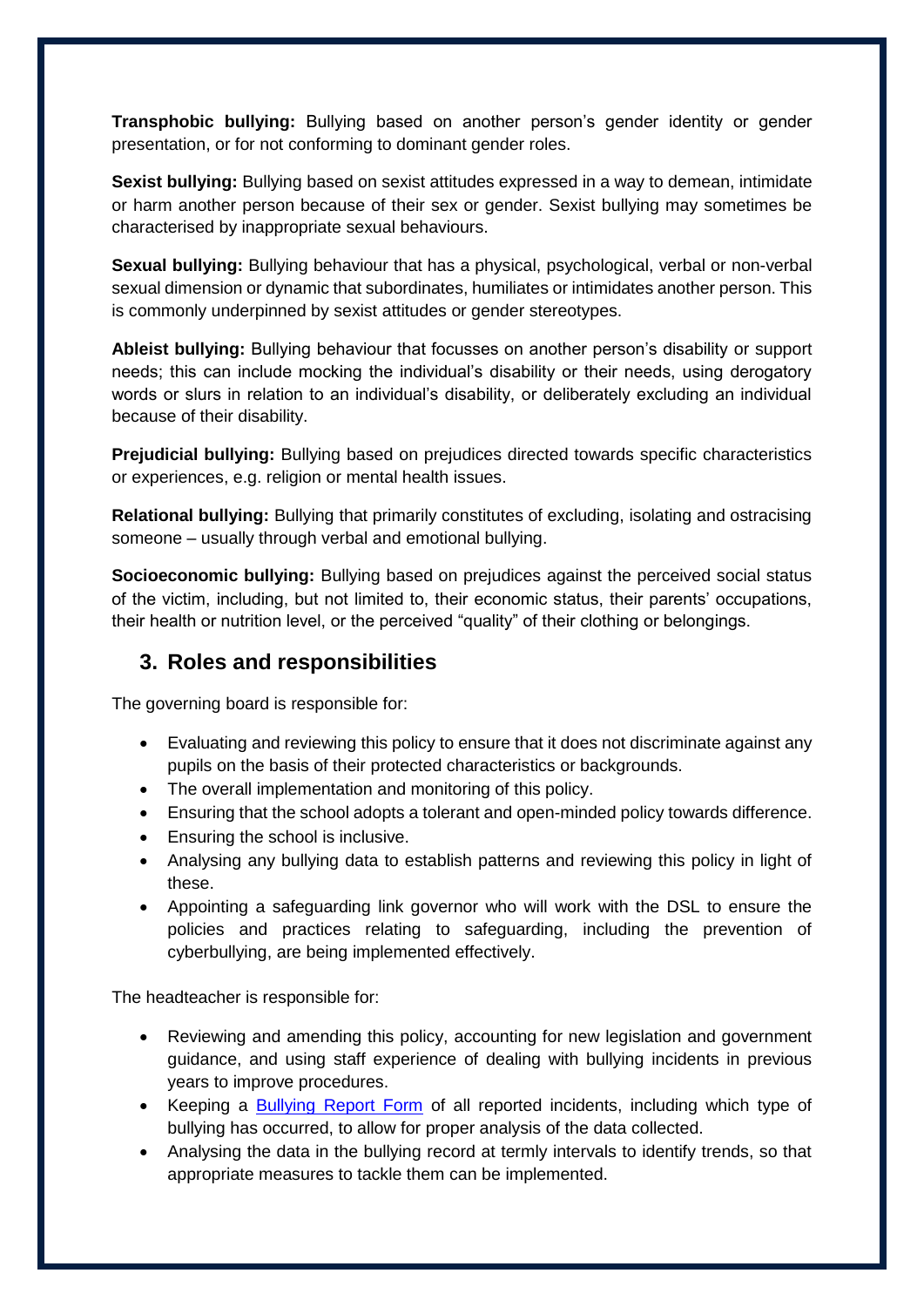Arranging appropriate training for staff members.

Phase leaders and the Deputy Headteacher are responsible for:

- Corresponding and meeting with parents where necessary.
- Providing a point of contact for pupils and parents when more serious bullying incidents occur.

Teachers are responsible for:

- Being alert to social dynamics in their class.
- Being available for pupils who wish to report bullying.
- Providing follow-up support after bullying incidents.
- Being alert to possible bullying situations, particularly exclusion from friendship groups, and informing the pupil's heads of year of such observations.
- Refraining from stereotyping when dealing with bullying.
- Understanding the composition of pupil groups, showing sensitivity to those who have been the victims of bullying.
- Reporting any instances of bullying once they have been approached by a pupil for support.

Parents are responsible for:

- Informing their child's head of year or form tutor if they have any concerns that their child is the victim of bullying or involving in bullying in anyway.
- Being watchful of their child's behaviour, attitude and characteristics and informing the relevant staff members of any changes.

Pupils are responsible for:

- Informing a member of staff if they witness bullying or are a victim of bullying.
- Not making counter-threats if they are victims of bullying.
- Walking away from dangerous situations and avoiding involving other pupils in incidents.
- Keeping evidence of cyberbullying and informing a member of staff should they fall victim to cyberbullying.

## **4. Statutory implications**

The school understands that, under the Equality Act 2010, it has a responsibility to:

- Eliminate unlawful discrimination, harassment, victimisation and any other conduct prohibited by the act.
- Advance equality of opportunity between people who share a protected characteristic and people who do not share it.
- Foster good relations between people who share a protected characteristic and people who do not share it.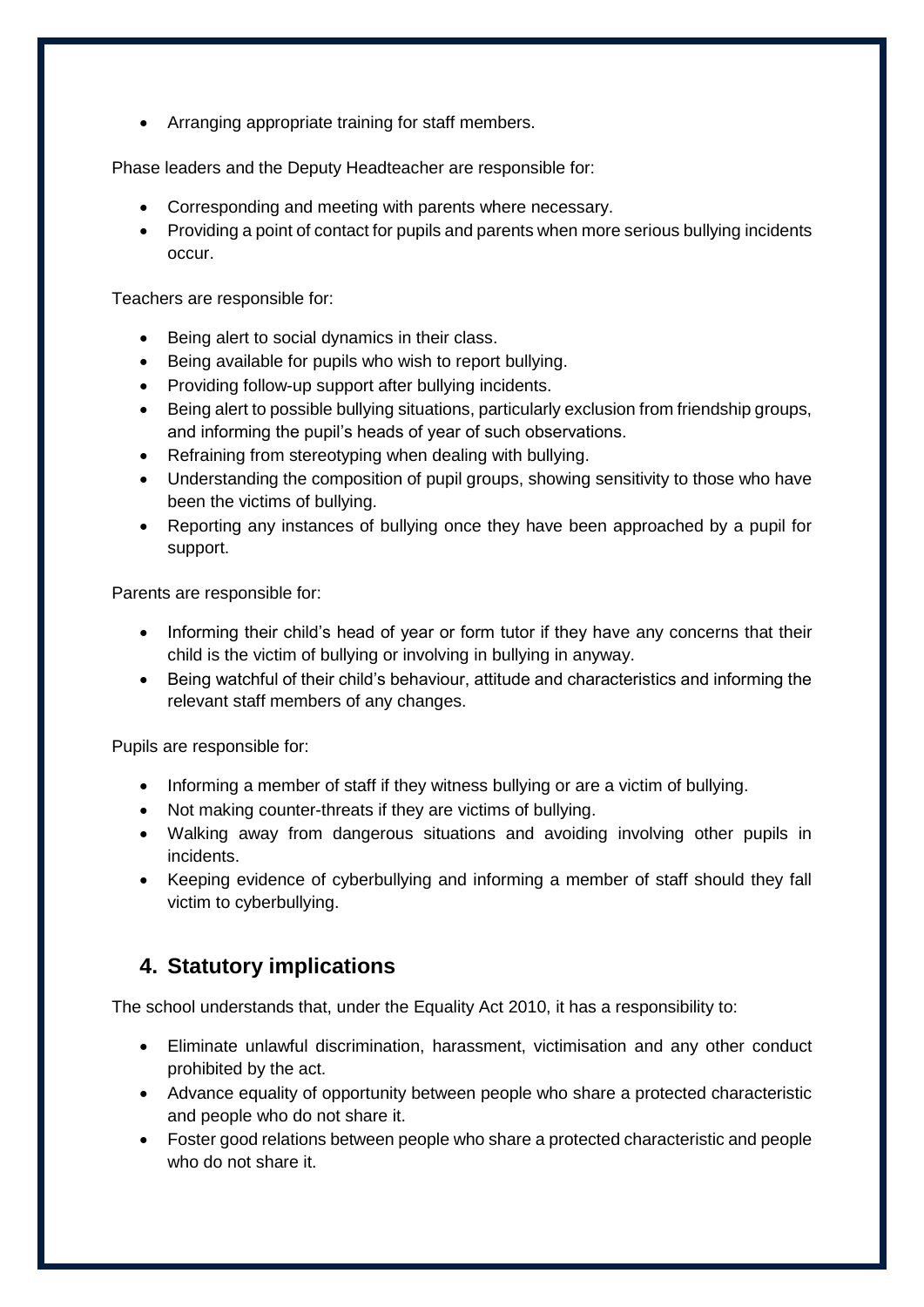The school understands that, under the Human Rights Act (HRA) 1998, it could have charges brought against it if it allows the rights of pupils to be breached by failing to take bullying seriously. The headteacher will ensure that this policy complies with the HRA; the headteacher understands that they cannot do this without fully involving their teaching staff.

Although bullying itself is not a criminal offence, some types of harassment, threatening behaviour and/or communications may be considered criminal offences:

- Under the Malicious Communications Act 1988, it is an offence for a person to electronically communicate with another person with the intent to cause distress or anxiety, or in a way which conveys a message which is indecent or grossly offensive, a threat, or contains information which is false and known or believed to be false by the sender.
- The Protection from Harassment Act 1997 makes it an offence to knowingly pursue any course of conduct amounting to harassment.
- Section 127 of the Communications Act 2003 makes it an offence to send, by means of a public electronic communications network, a message, or other matter, that is grossly offensive or of an indecent, obscene or menacing character. It is unlawful to disseminate defamatory information through any media, including internet sites.
- Other forms of bullying which are illegal and should be reported to the police include violence or assault, theft, repeated harassment or intimidation, and hate crimes.

# <span id="page-5-0"></span>**5. Prevention**

The school will clearly communicate a whole-school commitment to addressing bullying in the form of a written statement which will be regularly promoted across the whole school.

All members of the school will be made aware of this policy and their responsibilities in relation to it. All staff members will receive training on identifying and dealing with the different types of bullying.

All types of bullying will be discussed as part of the relationships and health education curriculum, in line with the Primary Relationships and Health Education Policy.

Staff will encourage pupil cooperation and the development of interpersonal skills using group and pair work. Diversity, difference and respect for others will be promoted and celebrated through various lessons. Opportunities to extend friendship groups and interactive skills will be provided through participation in special events, e.g. drama productions, sporting activities and cultural groups.

Seating plans will be organised and altered in a way that prevents instances of bullying. Potential victims of bullying will be placed in working groups with other pupils who do not abuse or take advantage of others.

A safe place, supervised by a teacher, will be available for pupils to go to during free time if they feel threatened or wish to be alone. The teacher supervising the area will speak to pupils to find out the cause of any problems and, ultimately, stop any form of bullying taking place.

Pupils deemed vulnerable, as defined in [section two,](#page-2-0) will meet with their class teacher on a monthly basis, where appropriate, to ensure any problems can be actioned quickly. Form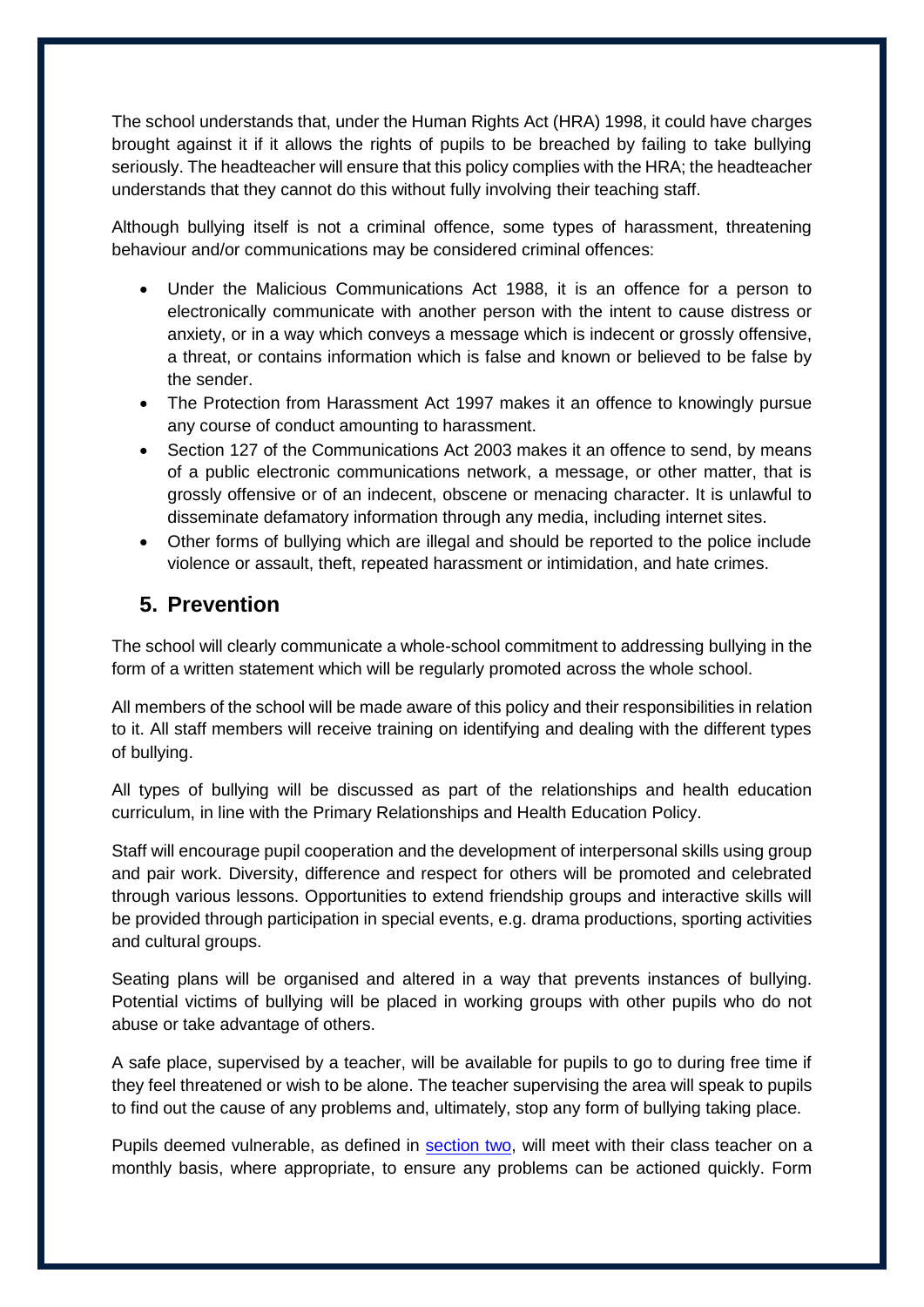tutors will also offer an 'open door' policy allowing pupils to discuss any bullying, whether they are victims or have witnessed an incident.

Before a new pupil joins the school, particularly when this happens in-year, the pupil's class teacher and the DSL will implement a strategy to prevent bullying from happening – this will include ensuring that the child has a class buddy to support them integrating into the school. Where a new pupil is deemed vulnerable, this strategy may involve further observation or intervention on the part of the DSL.

The school will be alert to, and address, any mental health and wellbeing issues amongst pupils, as these can be a cause, or a result, of bullying behaviour.

The school will ensure potential perpetrators are given support as required, so their educational, emotional and social development is not negatively influenced by outside factors, e.g. mental health issue

# <span id="page-6-0"></span>**7.Signs of bullying**

Staff will be alert to the following signs that may indicate a pupil is a victim of bullying:

- Being frightened to travel to or from school
- Unwillingness to attend school
- Repeated or persistent absence from school
- Becoming anxious or lacking confidence
- Saying that they feel ill repeatedly
- Decreased involvement in school work
- Leaving school with torn clothes or damaged possessions
- Missing possessions
- Missing dinner money
- Asking for extra money or stealing
- Cuts or bruises
- Lack of appetite
- Unwillingness to use the internet or mobile devices
- Lack of eye contact
- Becoming short tempered
- Change in behaviour and attitude at home

Although the signs outlined above may not be due to bullying, they may be due to deeper social, emotional or mental health issues, so are still worth investigating. Pupils who display a significant number of these signs will be approached by a member of staff to determine the underlying issues causing this behaviour.

Staff will be aware of the potential factors that may indicate a pupil is likely to exhibit bullying behaviours, including, but not limited to, the following:

- They have experienced mental health problems, which have led to them becoming more easily aggravated
- They have been the victim of abuse
- Their academic performance has started to fall and they are showing signs of stress.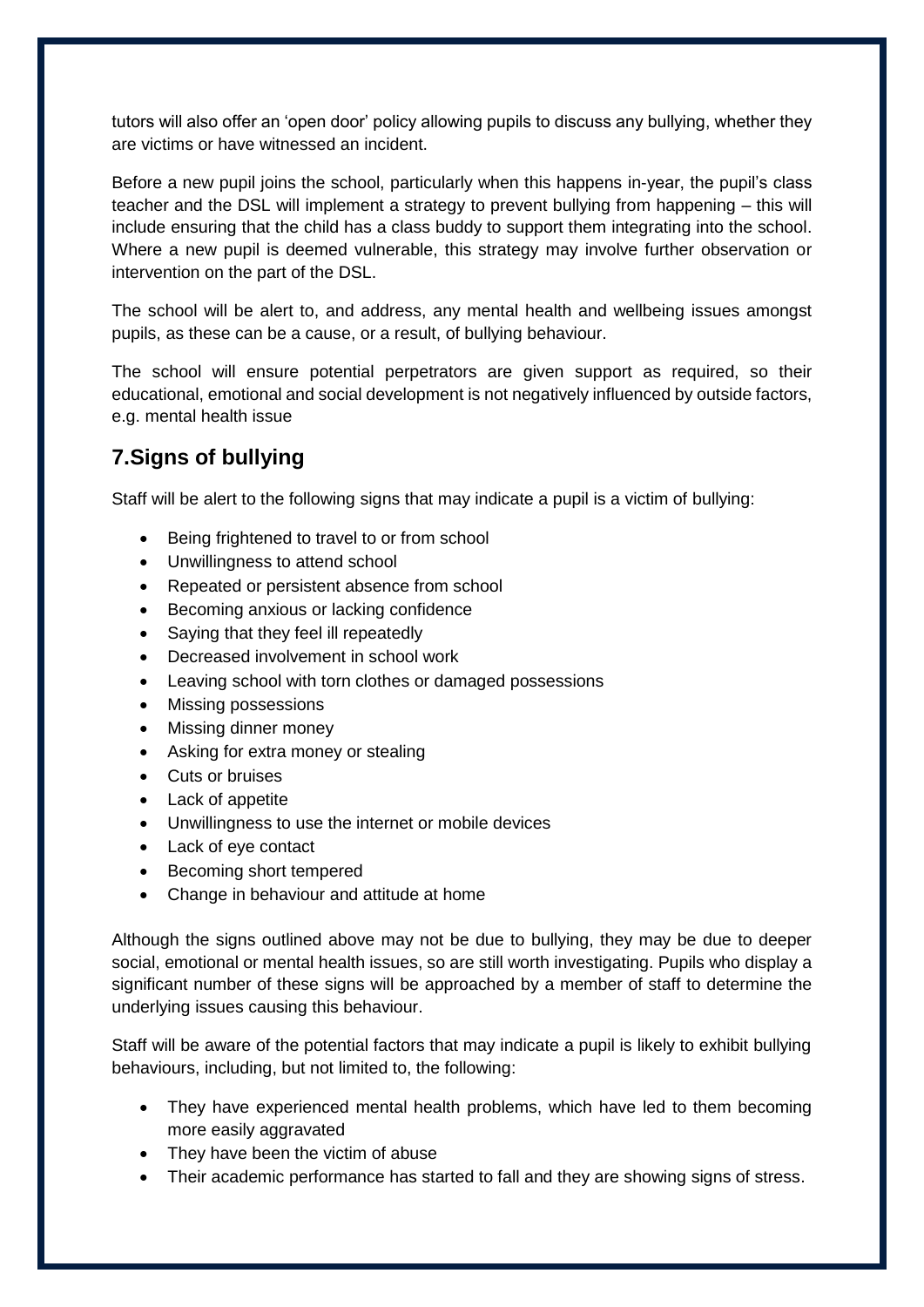If staff become aware of any factors that could lead to bullying behaviours, they will notify the pupil's form tutor, who will investigate the matter and monitor the situation.

# **8.Staff principles**

The school will ensure that prevention is a prominent aspect of its anti-bullying vision.

Staff will treat reports of bullying seriously and will not ignore signs of suspected bullying. Staff will act immediately when they become aware of a bullying incident. Unpleasantness from one pupil towards another will always be challenged and will never be ignored.

Staff will always respect pupils' privacy, and information about specific instances of bullying is not discussed with others, unless the pupil has given consent, or there is a safeguarding concern. If a member of staff believes a pupil is in danger, e.g. of being hurt, they will inform the DSL immediately.

Follow-up support will be given to both the victim and perpetrator in the months following an incident to ensure all bullying has stopped.

#### **9. Peer-on-peer abuse**

The school has a zero-tolerance approach to all forms of peer-on-peer abuse, including sexual harassment and sexual violence.

To prevent peer-on-peer abuse and address the wider societal factors that can influence behaviour, the school will educate pupils about abuse, its forms, and the importance of discussing any concerns and respecting others through the curriculum, assemblies and PSHE lessons, in line with the [Prevention](#page-5-0) section of this policy.

All staff will be aware that pupils of any age and gender are capable of abusing their peers. Staff will take all instances of peer-on-peer abuse equally seriously regardless of the characteristics of the perpetrators or victims, will never tolerate abuse as "banter" or "part of growing up", and will never justify sexual harassment, e.g. as "boys being boys", as this can foster a culture of unacceptable behaviours. Staff will also be aware that peer-on-peer abuse can be manifested in many ways, including sexting, sexual harassment and assault, and hazing- or initiation-type violence.

Pupils will be made aware of how to raise concerns or make a report and how any reports will be handled – this includes the process for reporting concerns about friends or peers. If a pupil has been harmed, is in immediate danger or is at risk of harm, a referral may be made to children's social care services (CSCS), where the DSL deems this appropriate in the circumstances.

The school's Peer-on-peer Abuse Policy outlines the school's stance on addressing peer-onpeer abuse, including sexual abuse, and the procedures in place will be adhered to if any instances are uncovered or disclosed. More information on the school's approach to preventing and managing instances of peer-on-peer abuse can be found within this policy and the Child Protection and Safeguarding Policy.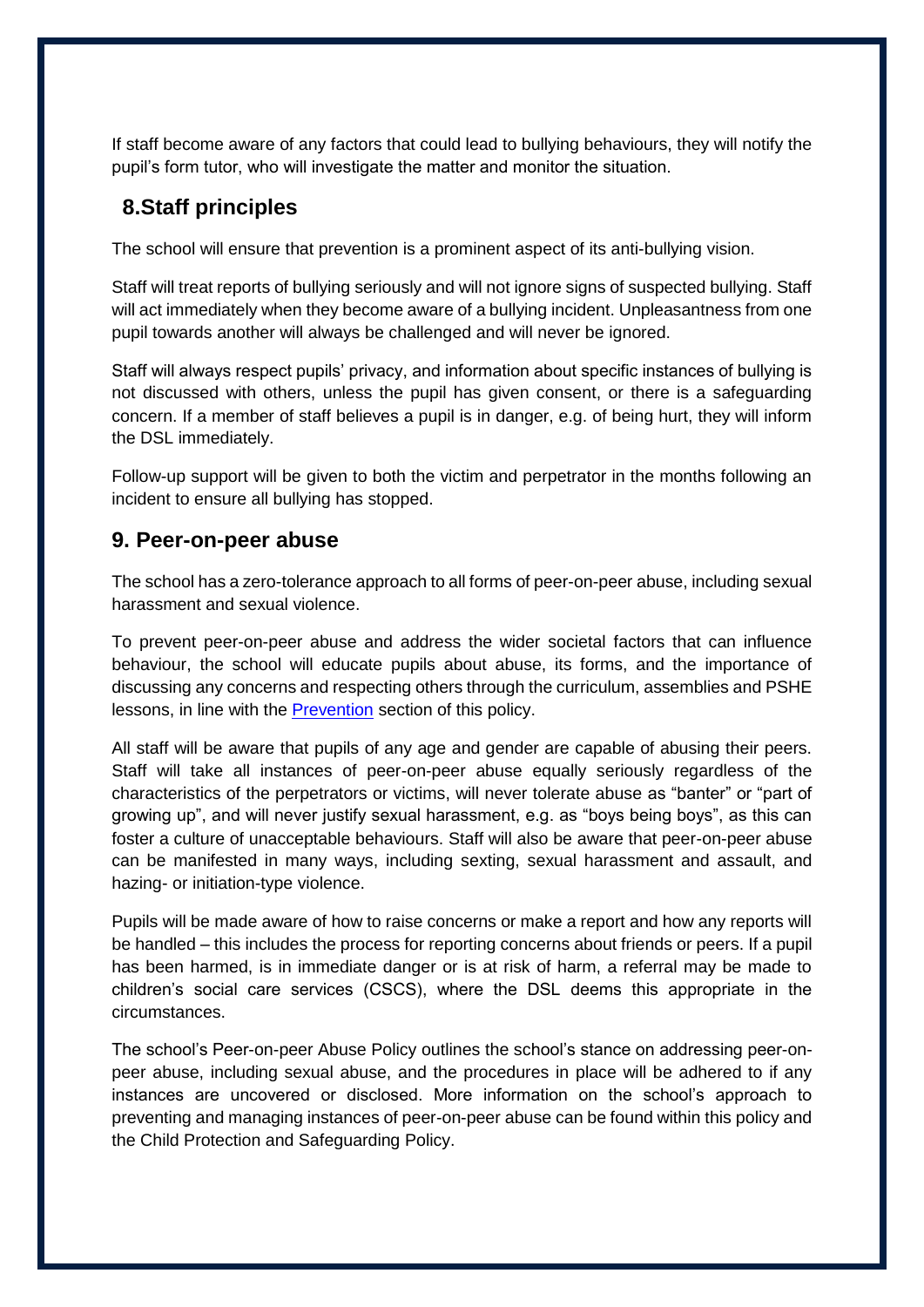# **10. Cyberbullying**

Cyberbullying can take many forms and can go even further than face-to-face bullying by invading personal space and home life, and can target more than one person. It can also take place across age groups and target pupils, staff and others, and may take place inside school, within the wider community, at home or when travelling. It can sometimes draw bystanders into being accessories.

Cyberbullying can include the following:

- Threatening, intimidating or upsetting text messages
- Threatening or embarrassing pictures and video clips
- Disclosure of private sexual photographs or videos with the intent to cause distress
- Silent or abusive phone calls
- Using the victim's phone to harass others, to make them think the victim is responsible
- Threatening or bullying emails, possibly sent using a pseudonym or someone else's name
- Menacing or upsetting responses to someone in a chatroom
- Unpleasant messages sent via instant messaging
- Unpleasant or defamatory information posted to blogs, personal websites and social networking sites, e.g. Facebook

**NB**. The above list is not exhaustive, and cyberbullying may take other forms.

The school has a zero-tolerance approach to cyberbullying. The school views cyberbullying with the same severity as any other form of bullying and will follow the sanctions set out in [section 12](#page-10-0) this policy if they become aware of any incidents.

All members of staff will receive training on an annual basis on the signs of cyberbullying, in order to identify pupils who may be experiencing issues and intervene effectively.

Many of the signs of cyberbullying will be similar to those found in the ['Signs of bullying'](#page-6-0) section of this policy; however, staff will be alert to the following signs that may indicate a pupil is being cyberbullied:

- Avoiding use of the computer
- Being on their phone routinely
- Becoming agitated when receiving calls or text messages

Staff will also be alert to the following signs which may indicate that a pupil is cyberbullying others:

- Avoiding using the computer or turning off the screen when someone is near
- Acting in a secretive manner when using the computer or mobile phone
- Spending excessive amounts of time on the computer or mobile phone
- Becoming upset or angry when the computer or mobile phone is taken away

Parents will also be invited to attend annual training sessions in order to educate them on the signs and symptoms of cyberbullying, and will be advised to report to the headteacher if their child displays any of the signs outlined in this section.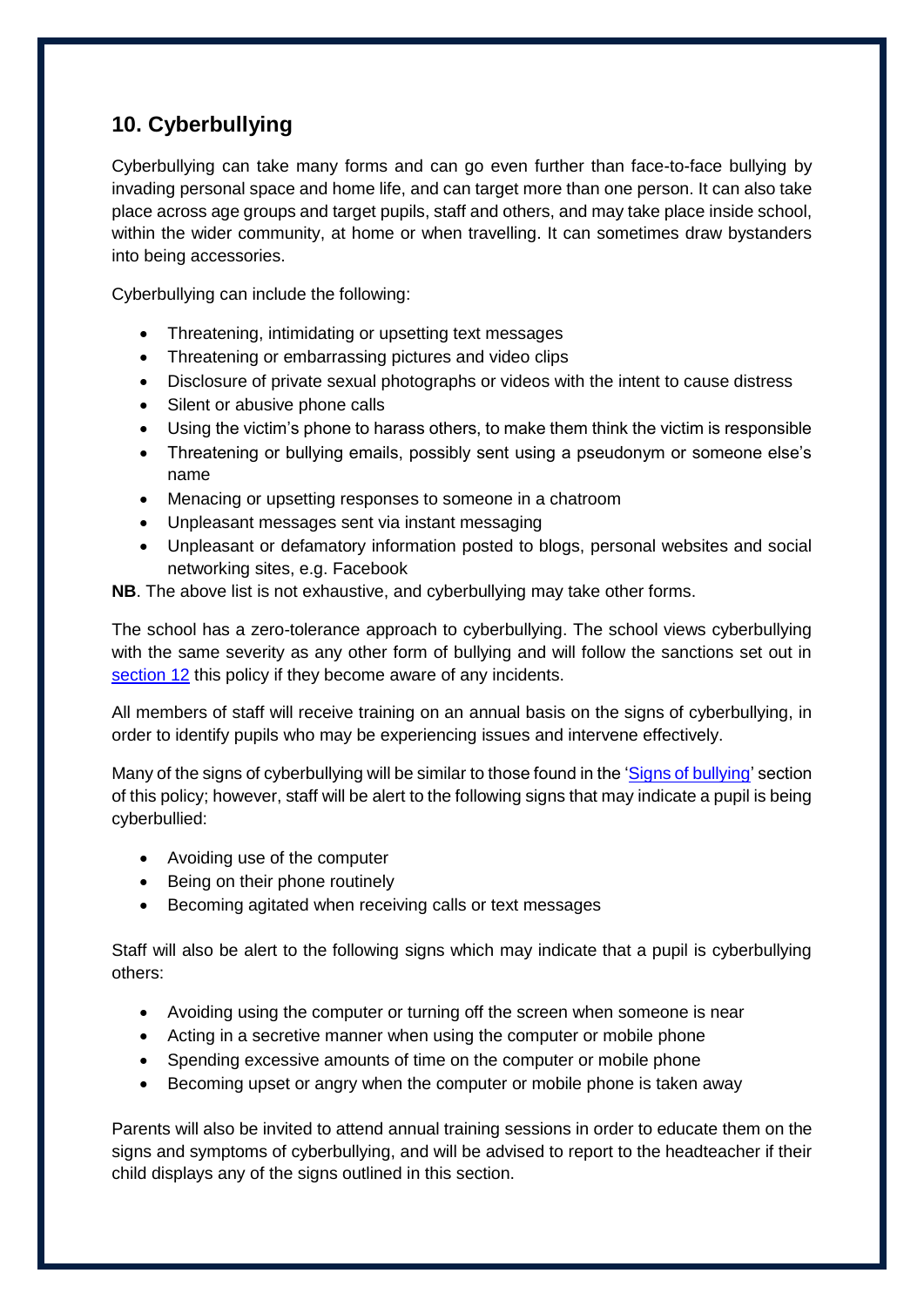Staff will be aware that a cyberbullying incident might include features different to other forms of bullying, prompting a particular response. Significant differences may include the following:

- **Possible extensive scale and scope**  pupils may be bullied on multiple platforms and using multiple different methods that are made possible by virtue of the bullying taking place online
- **The anytime and anywhere nature of cyberbullying** pupils may not have an escape from the torment when they are at home due to the bullying continuing through technology at all times
- **•** The person being bullied might not know who the perpetrator is it is easy for individuals to remain anonymous online and on social media, and pupils may be bullied by someone who is concealing their own identity
- **The perpetrator might not realise that their actions are bullying** sometimes, the culture of social media, and the inability to see the impact that words are having on someone, may lead to pupils crossing boundaries without realising
- **•** The victim of the bullying may have evidence of what has happened pupils may have taken screenshots of bullying, or there may be a digital footprint that can identify the perpetrator

The school will support pupils who have been victims of cyberbullying by holding formal and informal discussions with the pupil about their feelings and whether the bullying has stopped, in accordance with [section 13](#page-10-1) and [section 14](#page-11-0) of this policy.

In accordance with the Education Act 2011, the school has the right to examine and delete files from pupils' personal devices, e.g. mobiles phones, where there is good reason to do so. This power applies to all schools and there is no need to have parental consent to search through a young person's mobile phone. In these cases, the school's Searching, Screening and Confiscation Policy will be followed at all times.

## **11. Procedures**

Minor incidents will be reported to the victim's class teacher, who will investigate the incident, set appropriate sanctions for the perpetrator, and inform the Phase leader in writing of the incident and outcome.

When investigating a bullying incident, the following procedures will be adopted:

- The victim, alleged perpetrator and witnesses are all interviewed separately
- Members of staff ensure that there is no possibility of contact between the pupils being interviewed, including electronic communication
- If a pupil is injured, members of staff take the pupil immediately to the school nurse for a medical opinion on the extent of their injuries
- A room is used that allows for privacy during interviews
- A witness is used for serious incidents
- If appropriate, the alleged perpetrator, the victim and witnesses are asked to write down details of the incident; this may need prompting with questions from the member of staff to obtain the full picture
- The headteacher will gather evidence of a cyberbullying incident; this may involve text messages, emails, photos, etc. provided by the victim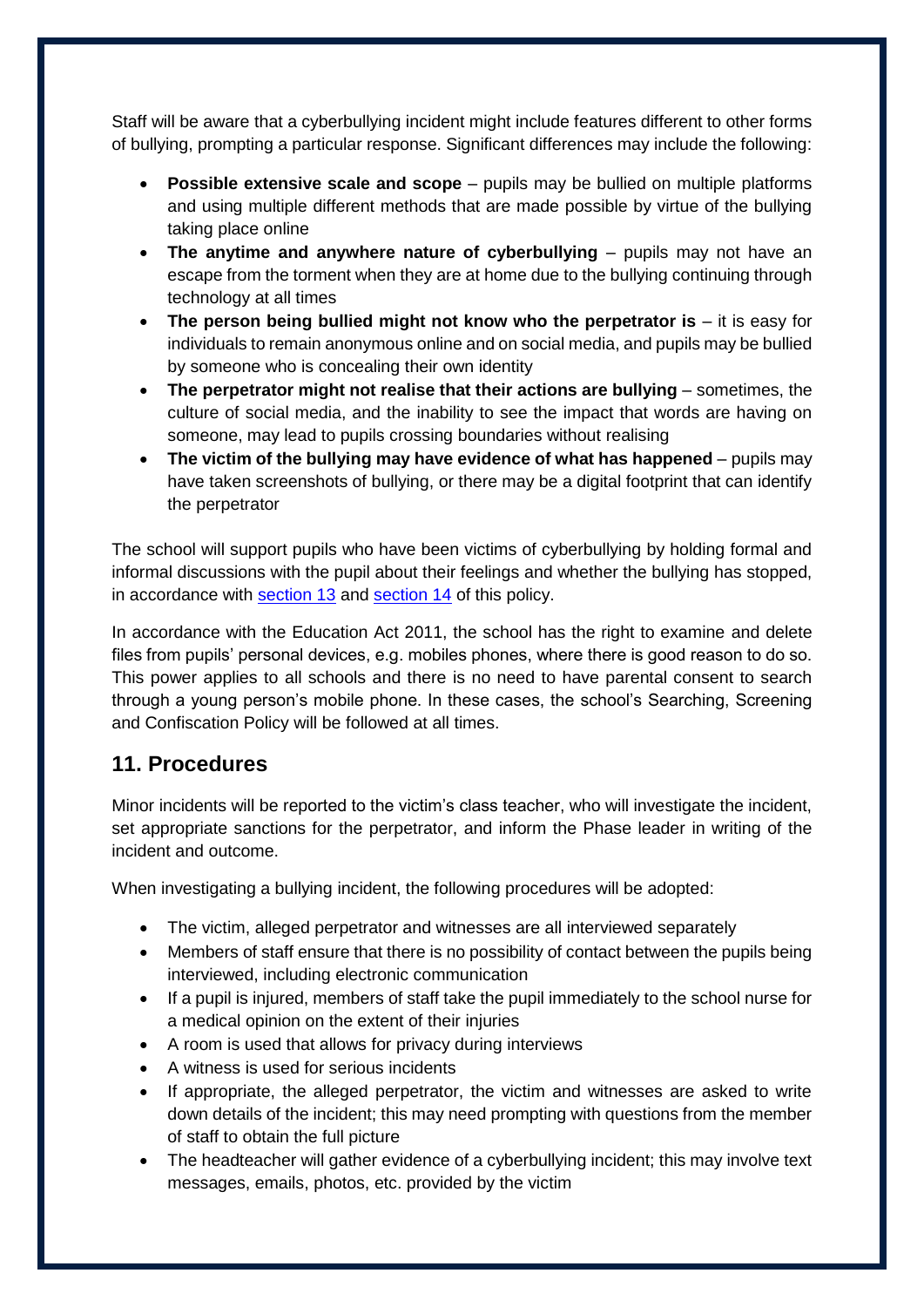- Premature assumptions are not made, as it is important not to be judgemental at this stage
- Members of staff listen carefully to all accounts, being non-confrontational and not assigning blame until the investigation is complete
- All pupils involved are informed that they must not discuss the interview with other pupils

Due to the potential for some specific forms of bullying to be characterised by inappropriate sexual behaviour, staff members involved in dealing with the incident are required to consider whether there is a need for safeguarding processes to be implemented.

## <span id="page-10-0"></span>**12. Sanctions**

If the headteacher is satisfied that bullying did take place, the perpetrator will be helped to understand the consequences of their actions and warned that there must be no further incidents. The headteacher will inform the perpetrator of the type of sanction to be used in this instance, e.g. detentions or service-based activities, and future sanctions if the bullying continues.

If possible, the headteacher will attempt reconciliation and will obtain an apology from the perpetrator. This will either be in writing to the victim, and/or witnesses if appropriate, or faceto-face, but only with the victim's full consent. Discretion will be used here; victims will never feel pressured into a face-to-face meeting with the perpetrator.

Parents are informed of bullying incidents and what action is being taken.

All staff involved in managing instances of bullying will be aware that taking disciplinary action and providing support are not mutually exclusive actions, and should be conducted simultaneously to encourage more positive behaviour in future.

The school will avoid unnecessarily criminalising pupils for bullying or abusive behaviour where possible, as young people with criminal records face stigma and discrimination in future aspects of their lives. The school's focus when handling perpetrators will be supporting them to develop more positive behaviours and to refrain from abusive and bullying behaviours in the future.

The Phase leader informally monitors the pupils involved over the next half-term.

The school will remain cognisant of the fact that continued access to school can be important for rehabilitation of harmful behaviour, and will not exclude pupils unless as a last resort – where there have been serious or consistent incidents of bullying, the school will act in line with the Exclusion Policy.

#### <span id="page-10-1"></span>**13. Support**

In the event of bullying, victims will be offered the following support:

- Emotional support and reassurance from the class teacher and class TA
- Reassurance that it was right to report the incident and that appropriate action will be taken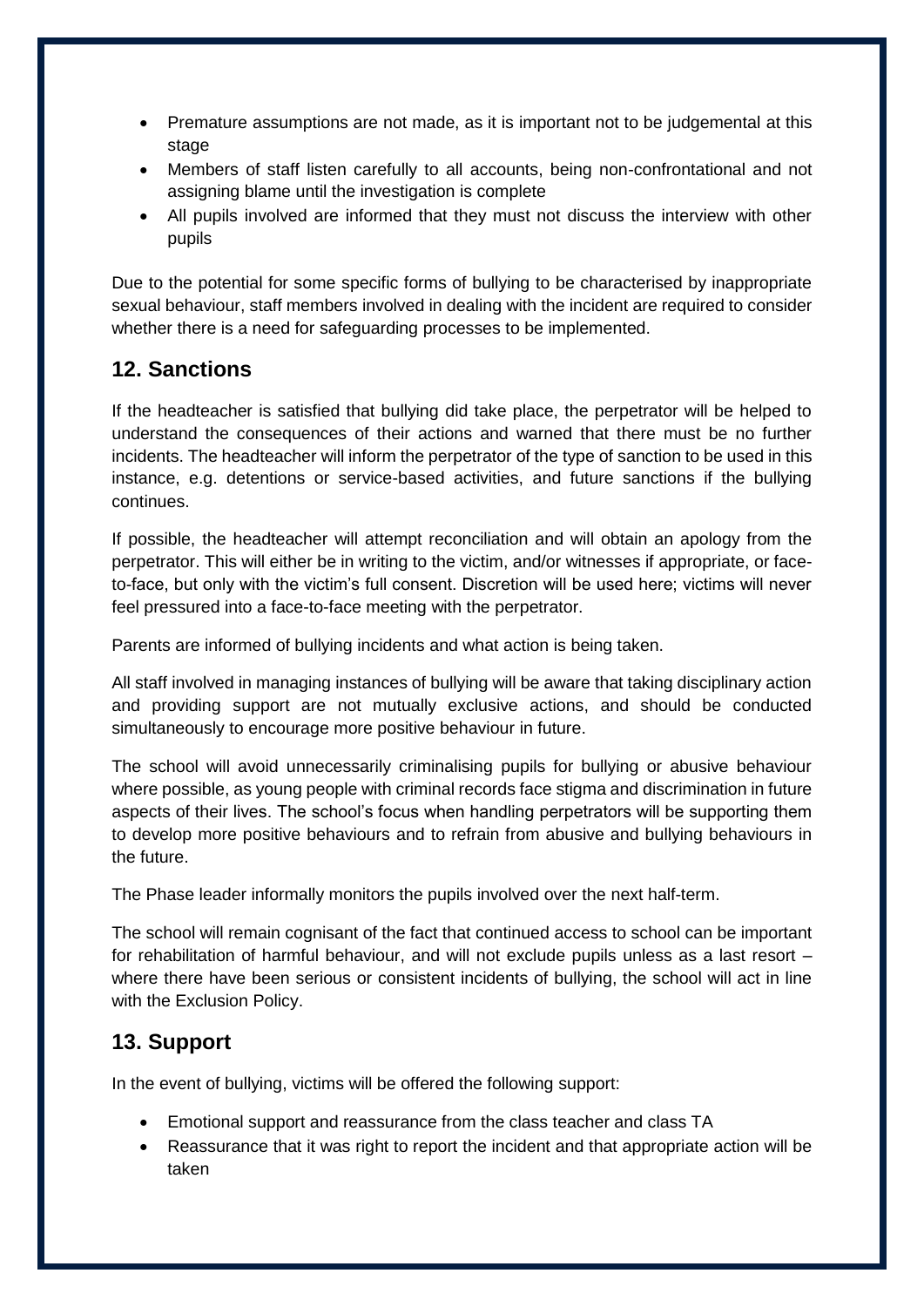- Liaison with their parents to ensure a continuous dialogue of support
- Advice not to retaliate or reply, but to keep the evidence and show or give it to their parent or a member of staff
- Advice on aspects of online safety, in the event of cyberbullying, to prevent reoccurrence, including, where appropriate, discussion with their parents to evaluate their online habits and age-appropriate advice on how the perpetrator might be blocked online
- Discussion with their parent on whether police action is required (except in serious cases of child exploitation or abuse where the police may be contacted without discussion with parents)

The headteacher will carefully consider in each instance of bullying that is handled whether it is appropriate to split up the victim(s) and perpetrator(s), e.g. preventing them sharing classes or spaces where possible, and will split up other harmful group dynamics to prevent further occurrences where necessary. Victims will be encouraged to broaden their friendship groups by joining lunchtime or after-school clubs or activities.

Staff, particularly the DSL or DDSL, will work with the victim to build resilience, e.g. by offering emotional therapy.

The school will acknowledge that bullying may be an indication of underlying mental health issues. Perpetrators will be required to attend a mandatory counselling session to assist with any underlying mental health or emotional wellbeing issues. The school will work with the perpetrator regarding any underlying mental health or emotional wellbeing problems.

## <span id="page-11-0"></span>**14. Follow-up support**

The progress of both the perpetrator and the victim will be monitored by their class teacher. One-on-one sessions to discuss how the victim and perpetrator are progressing may be appropriate. If appropriate, follow-up correspondence will be arranged with parents one month after the incident.

Pupils who have been bullied will be offered continuous support. The DSL will hold a formal meeting, on a monthly basis, to check whether the bullying has stopped – these formal meetings will continue to take place once a month until the Phase Leader and victim are confident the bullying has stopped. The victim will be encouraged to tell a trusted adult in school if bullying is repeated.

Pupils who have bullied others will be supported in the following ways:

- Receiving a consequence for their actions
- Being able to discuss what happened
- Being helped to reflect on why they became involved
- Being helped to understand what they did wrong and why they need to change their behaviour
- Appropriate assistance from parents

Pupils who have been bullied will be assessed on a case-by-case basis and the DSL will, if necessary, refer the victim of bullying to CAMHS.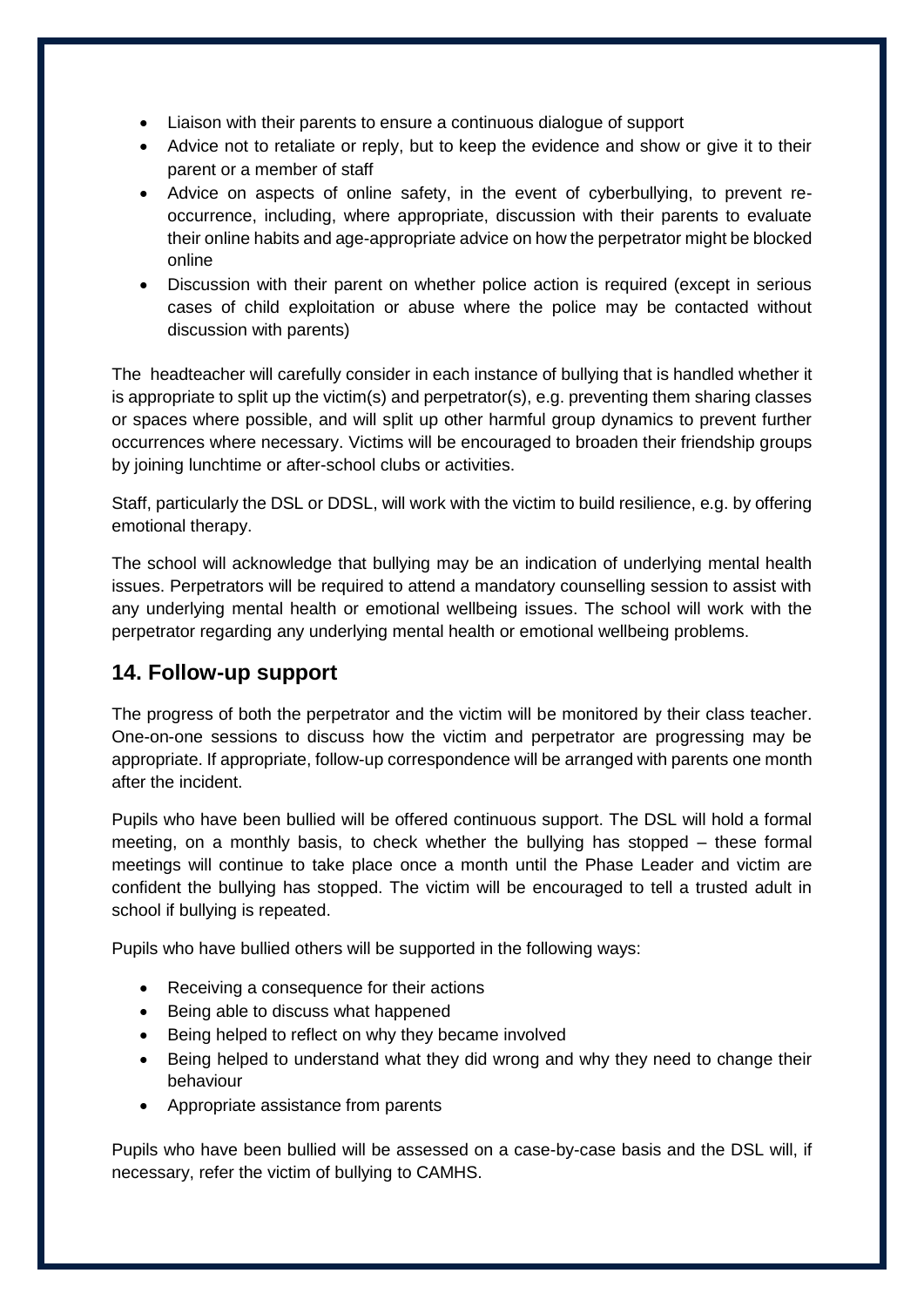In cases where the effects of bullying are so severe that the pupil cannot successfully reintegrate back into the school, the headteacher and DSL will look to transfer the pupil to another mainstream school with the consent and involvement of the pupil's parents.

Where a pupil who has been the victim of bullying has developed such complex needs that alternative provision is required, the pupil, their parents, the headteacher and DSL will meet to discuss the use of alternative provision.

# **15. Bullying outside of school**

Staff will remain aware that bullying can happen both in and outside of school, and will ensure that they understand how to respond to reports of bullying that occurred outside school in line with the Child Protection and Safeguarding Policy and the Peer-on-peer Abuse Policy.

The headteacher has a specific statutory power to discipline pupils for poor behaviour outside of the school premises. Section 89(5) of the Education and Inspections Act 2006 gives the headteacher the power to regulate pupils' conduct when they are not on school premises, and therefore, not under the lawful charge of a school staff member.

Teachers have the power to discipline pupils for misbehaving outside of the school premises. This can relate to any bullying incidents occurring anywhere off the school premises, such as on school or public transport, outside the local shops, or in a town or village centre.

Where bullying outside school is reported to school staff, it will be investigated and acted upon. In all cases of misbehaviour or bullying, members of staff can only discipline the pupil on school premises, or elsewhere when the pupil is under the lawful control of the member of staff, e.g. on a school trip.

The headteacher is responsible for determining whether it is appropriate to notify the police of the action taken against a pupil. If the misbehaviour could be of a criminal nature, or poses a serious threat to a member of the public, the police will be informed.

# **16. Record keeping**

The DSL will ensure that robust records are kept with regard to all reported or otherwise uncovered incidents of bullying – this includes recording where decisions have been made, e.g. sanctions, support, escalation of a situation and resolutions.

The headteacher and DSL will ensure that all decisions and actions recorded are reviewed on a regular basis for the purposes of:

- Identifying patterns of concerning, problematic or inappropriate behaviour on the part of certain pupils that may need to be handled, e.g. with pastoral support.
- Reflecting on whether cases could have been handled better and using these reflections to inform future practice.
- Considering whether there are wider cultural issues at play within the school, e.g. whether school culture facilitates discriminatory bullying by not adequately addressing instances, and planning to mitigate this.
- Considering whether prevention strategies could be strengthened based on any patterns in the cases that arise.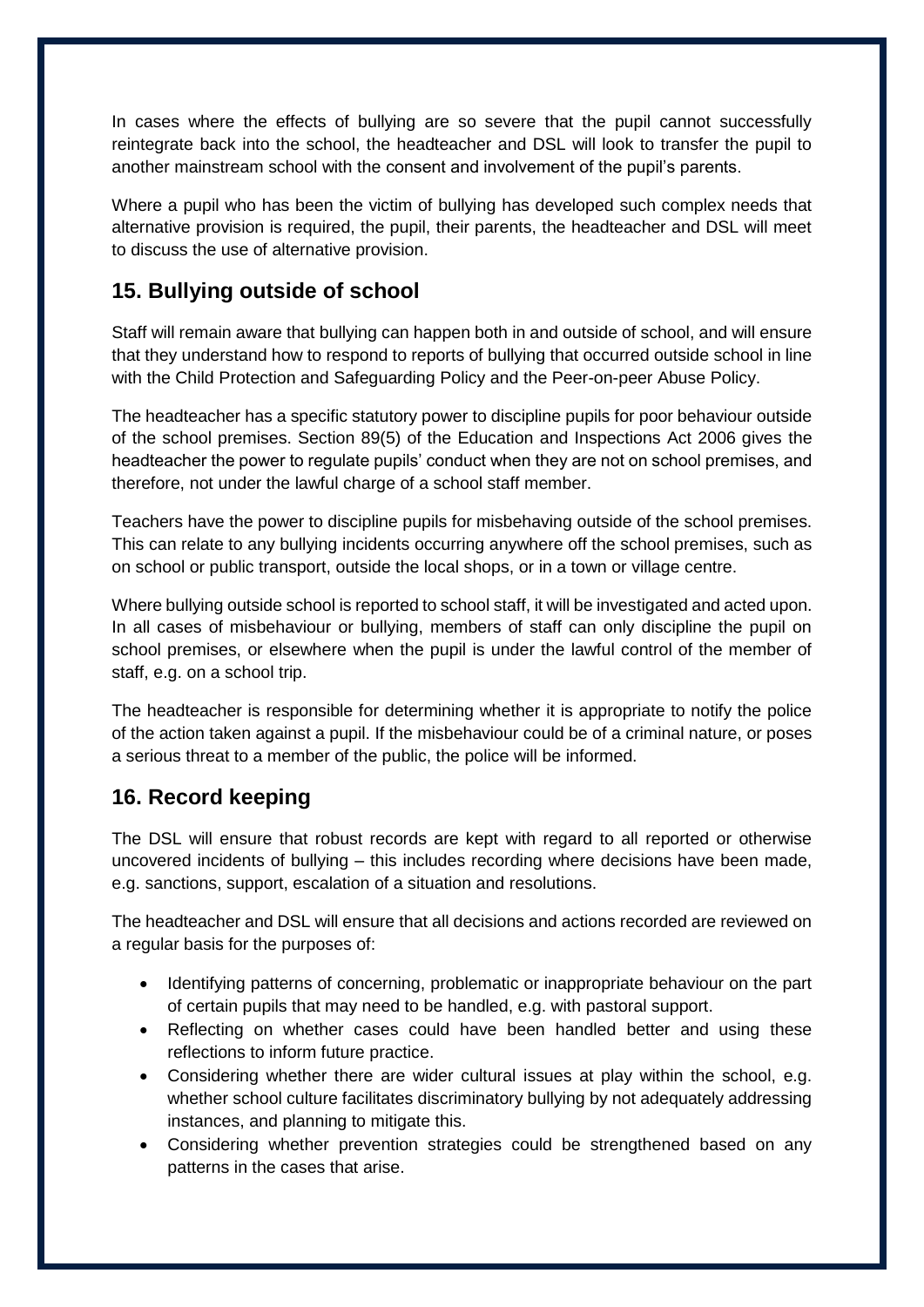# **17.Monitoring and review**

This policy is reviewed every two years by the headteacher and the DSL. Any changes to this policy will be communicated to all relevant stakeholders.

The scheduled review date for this policy is September 2022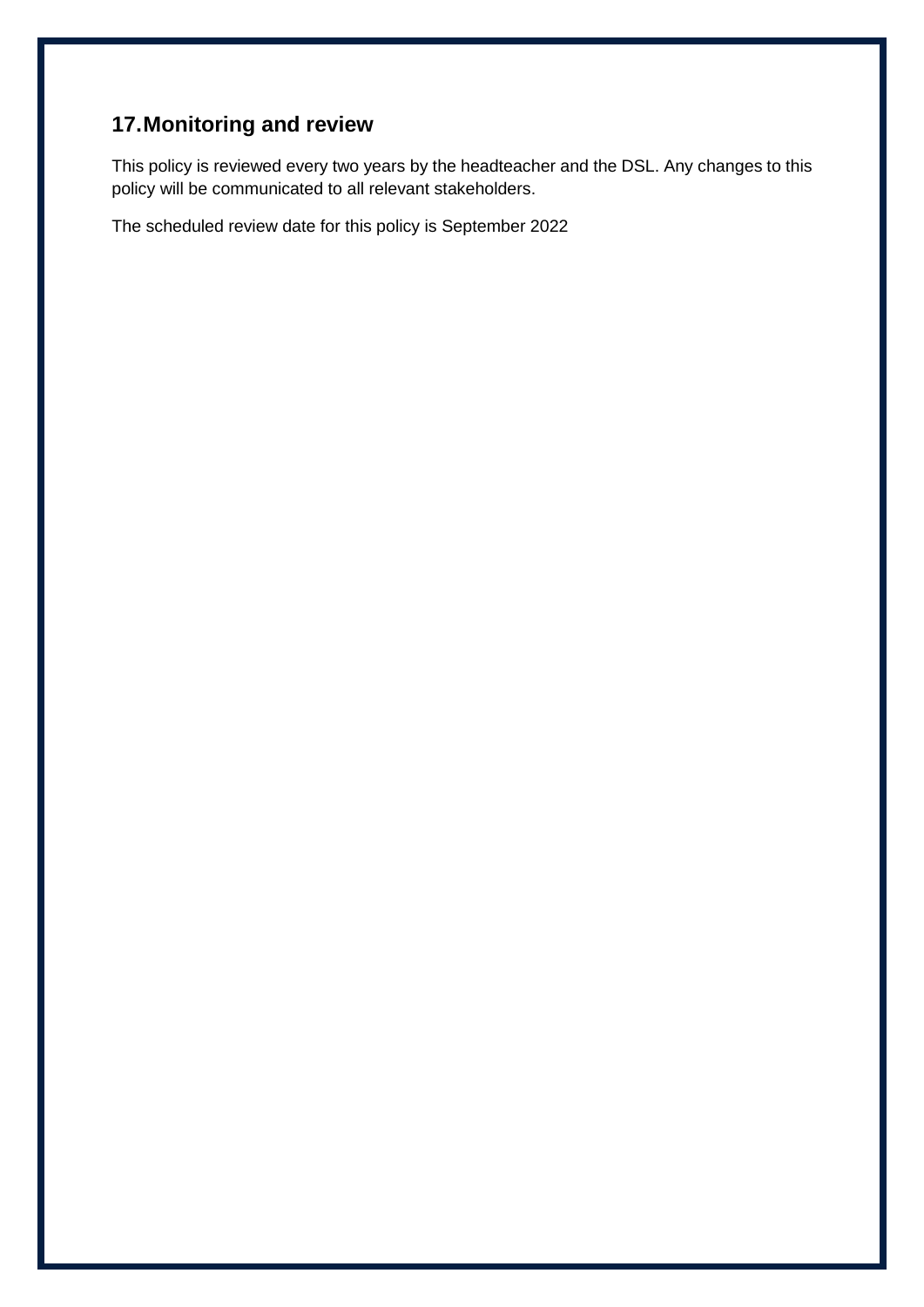# <span id="page-14-0"></span>**Bullying Report Form**

This form will be sent to the headteacher upon completion.

| <b>Personal details</b>                 |  |     |  |  |
|-----------------------------------------|--|-----|--|--|
| Name of person reporting<br>incident:   |  |     |  |  |
| Name of pupil being<br>bullied:         |  |     |  |  |
| Year group:                             |  |     |  |  |
| <b>Class:</b>                           |  | . . |  |  |
| How may we contact you? (please circle) |  |     |  |  |
| At school<br><b>At home</b>             |  |     |  |  |
| Home address:                           |  |     |  |  |
| Email:                                  |  |     |  |  |
| Telephone:                              |  |     |  |  |
|                                         |  |     |  |  |
| <b>Incident details</b>                 |  |     |  |  |
| <b>What happened?</b>                   |  |     |  |  |
|                                         |  |     |  |  |
| Where did the incident take place?      |  |     |  |  |
|                                         |  |     |  |  |
| When did the incident occur?            |  |     |  |  |